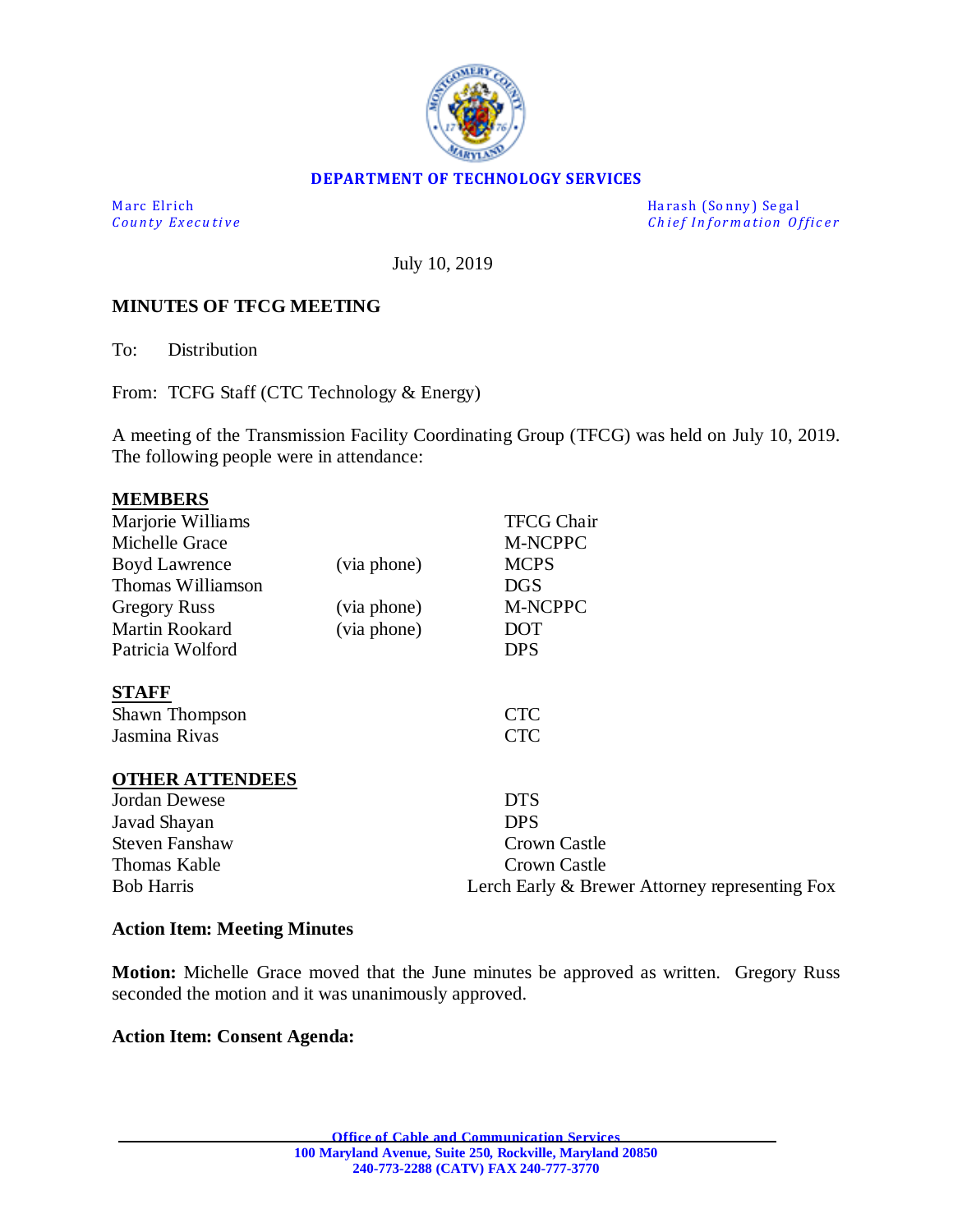Minutes of TFCG Meeting Held July 10, 2019 Page 2 of 11

### **Consent Agenda**

*1. Application Number:* 2019040783 *Type:* Minor Modification *Received (date):*4/23/2019 *Revised:* 5/31/2019

*Applicant:* Sprint/Nextel *Site Name/Location:* Berkshire Towers*/*11235 Oak Leaf Dr, Silver Spring *Zoning Standard:* R-10 *Property Owner:* Enclave Holdings LLCNonconnah Holdings LLC *Description:* Remove and replace one microwave dish antenna at 184' on an existing 173' building. *Tower Coordinator Recommendation:* Recommended. Recommendation is subject to compliance with all applicable laws.

*2. Application Number:* 2019040793 *Type:* Minor Modification *Received (date):*4/30/2019 *Revised:* 5/29/2019

*Applicant:* Sprint/Nextel *Site Name/Location:* Verizon M7424*/*10305 Garden Way, Potomac *Zoning Standard:* R-200 *Property Owner:* Montgomery County ROW *Description:* Remove and replace one antenna at the top of an existing 38' wood pole. Install a new equipment cabinet at approximately the same vertical height as an existing cabinet; place the existing cabinet, 1 RRH, and 1 GPS antenna inside the new cabinet. *Tower Coordinator Recommendation:* Recommended. Recommendation is subject to compliance with all applicable laws.

*3. Application Number:* 2019040796 *Type:* Minor Modification *Received (date):* 4/30/2019 *Revised:* 5/29/2019

*Applicant:* Sprint/Nextel *Site Name/Location:* Verizon M10487*/*7500 Persimmon Tree Ln, Bethesda *Zoning Standard:* R-200 *Property Owner:* Verizon *Description:* Remove and replace one antenna at the top of an existing 37' wood pole. Install a new equipment cabinet at approximately the same vertical height as an existing cabinet; place the existing cabinet, 1 RRH, and 1 GPS antenna inside the new cabinet. *Tower Coordinator Recommendation:* Recommended. Recommendation is subject to compliance with all applicable laws.

*4. Application Number:* 2019040797 *Type:* Minor Modification *Received (date):* 4/30/2019 *Revised:* 5/28/2019

*Applicant:* Sprint/Nextel *Site Name/Location:* Verizon M109*/*15911 River Rd, Poolesville *Zoning Standard:* RC *Property Owner:* Montgomery County ROW *Description:* Remove and replace one antenna at the top of an existing 33' wood pole. Install a new equipment cabinet at approximately the same vertical height as an existing cabinet; place the existing cabinet, 1 RRH, and 1 GPS antenna inside the new cabinet. *Tower Coordinator Recommendation:* Recommended. Recommendation is subject to compliance with all applicable laws.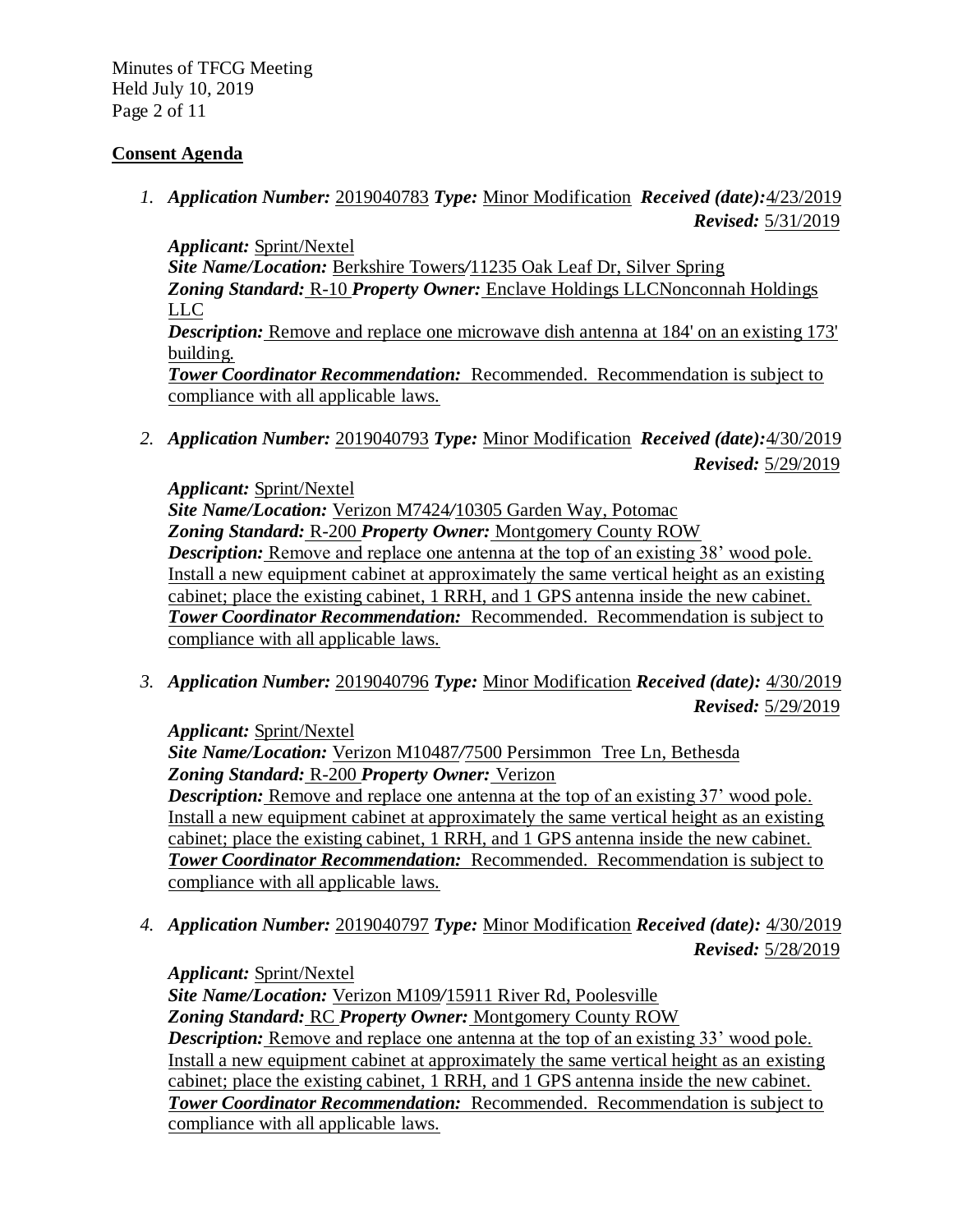*5. Application Number:* 2019040798 *Type:* Minor Modification *Received (date):* 4/30/2019 *Revised:* 5/29/2019

*Applicant:* Sprint/Nextel *Site Name/Location:* Pepco 738422-5074*/*8530 Brickyard Rd, Potomac *Zoning Standard:* R-200 *Property Owner:* Montgomery County ROW *Description:* Remove and replace one antenna at the top of an existing 64' Pepco utility pole. Install a new equipment cabinet at approximately the same vertical height as an existing cabinet; place the existing cabinet, 1 RRH, and 1 GPS antenna inside the new cabinet.

*Tower Coordinator Recommendation:* Recommended. Recommendation is subject to compliance with all applicable laws.

*6. Application Number:* 2019040799 *Type:* Minor Modification *Received (date):* 4/30/2019 *Revised:* 5/29/2019

*Applicant:* Sprint/Nextel *Site Name/Location:* Pepco 734422-9133*/*11099 Macarthur Blvd, Potomac *Zoning Standard:* R-200 *Property Owner:* Montgomery County ROW *Description:* Remove and replace one antenna at the top of an existing 37' Pepco utility pole. Install a new equipment cabinet at approximately the same vertical height as an existing cabinet; place the existing cabinet, 1 RRH, and 1 GPS antenna inside the new cabinet.

*Tower Coordinator Recommendation:* Recommended. Recommendation is subject to compliance with all applicable laws.

*7. Application Number:* 2019040800 *Type:* Minor Modification *Received (date):* 4/30/2019 *Revised:* 5/29/2019

*Applicant:* Sprint/Nextel *Site Name/Location:* Pepco 736417-5598*/*10642 Macarthur Blvd, Potomac *Zoning Standard:* R-200 *Property Owner:* Montgomery County ROW *Description:* Remove and replace one antenna at the top of an existing 49'10" Pepco utility pole. Install a new equipment cabinet at approximately the same vertical height as an existing cabinet; place the existing cabinet, 1 RRH, and 1 GPS antenna inside the new

cabinet.

*Tower Coordinator Recommendation:* Recommended. Recommendation is subject to compliance with all applicable laws.

*8. Application Number:* 2019040801 *Type:* Minor Modification *Received (date):* 4/30/2019 *Revised:* 5/29/2019

*Applicant:* Sprint/Nextel *Site Name/Location:* Pepco 739419-410620*/*7502 Brickyard Rd, Rockville *Zoning Standard:* R-200 *Property Owner:* Montgomery County ROW *Description:* Remove and replace one antenna at the top of an existing 52'4" Pepco utility pole. Install a new equipment cabinet at approximately the same vertical height as an existing cabinet; place the existing cabinet, 1 RRH, and 1 GPS antenna inside the new cabinet.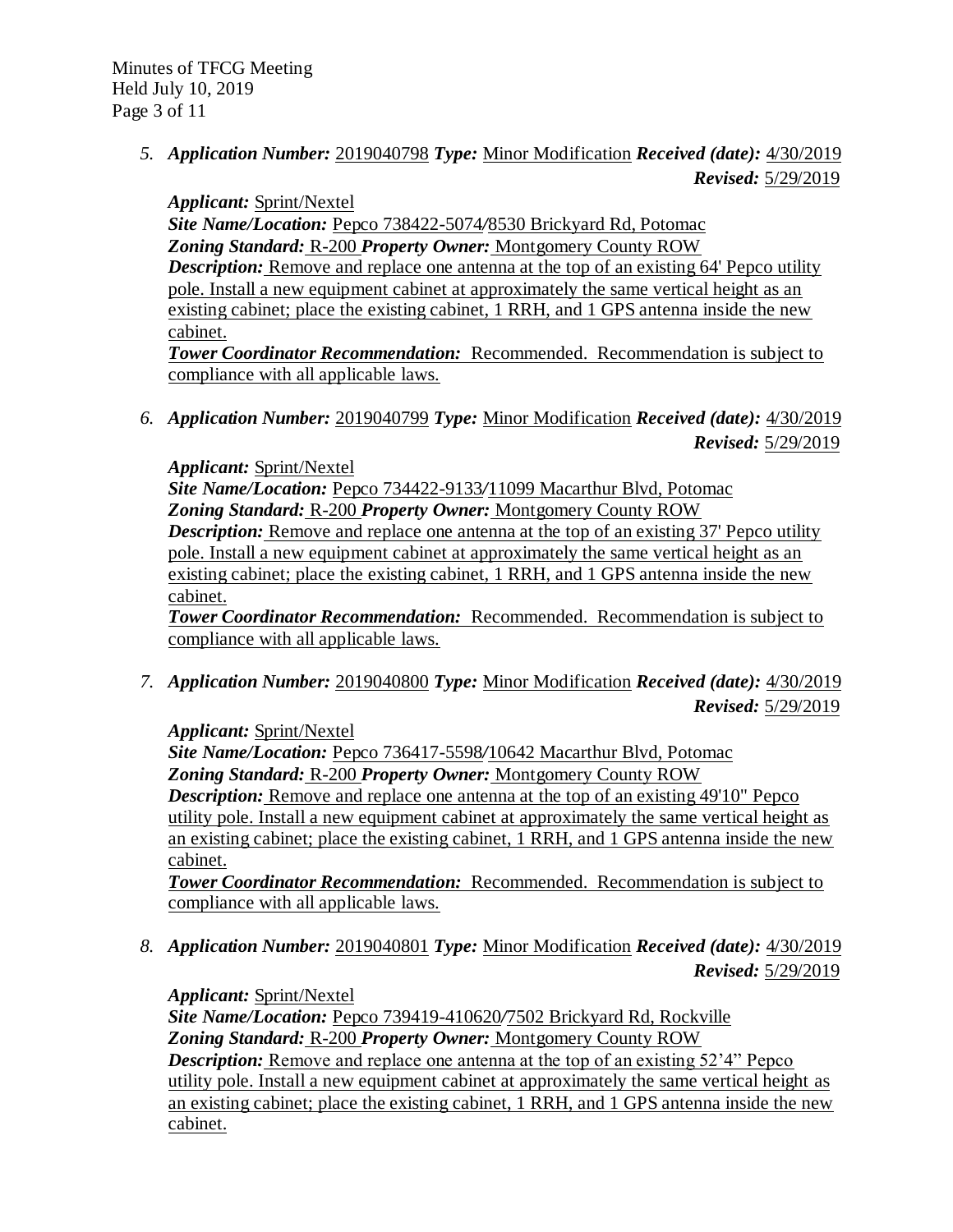*Tower Coordinator Recommendation:* Recommended. Recommendation is subject to compliance with all applicable laws.

*9. Application Number:* 2019050802 *Type:* Minor Modification *Received (date):* 5/1/2019 *Revised:* 5/29/2019

*Applicant:* Sprint/Nextel *Site Name/Location:* Pepco 720446-5521*/*13500 River Rd, Potomac *Zoning Standard:* RE-2 *Property Owner:* State Highway Administration ROW *Description:* Remove and replace one antenna at the top of an existing 41'10" Pepco utility pole. Install a new equipment cabinet at approximately the same vertical height as an existing cabinet; place the existing cabinet, 1 RRH, and 1 GPS antenna inside the new cabinet.

*Tower Coordinator Recommendation:* Recommended. Recommendation is subject to compliance with all applicable laws.

*10. Application Number:* 2019050809 *Type:* Minor Modification *Received (date):* 5/8/2019 *Revised:* 6/3/2019

*Applicant:* T-Mobile *Site Name/Location:* Extra Space Storage*/*19500 Frederick Rd, Germantown *Zoning Standard:* GR-1.5 *Property Owner:* EXTRA SPACE PROPERTIES 131 LLC *Description:* Remove six antennas and 3 RRHs. Add six antennas and 6 RRHs at 80' on an existing 121' monopole.

*Tower Coordinator Recommendation:* Recommended. Recommendation is subject to compliance with all applicable laws.

*11. Application Number:* 2019050810 *Type:* Minor Modification *Received (date):* 5/8/2019 *Revised:* 5/30/2019

*Applicant:* T-Mobile *Site Name/Location:* Democracy Center*/*6903 Rockledge Dr, Bethesda *Zoning Standard:* CR-1.5 *Property Owner:* Democracy Associates *Description:* Remove four antennas and 8 RRHs. Add seven antennas and 8 RRHs at 167' on an existing 150' building. *Tower Coordinator Recommendation:* Recommended. Recommendation is subject to compliance with all applicable laws.

*12. Application Number:* 2019050829 *Type:* Minor Modification *Received (date):* 5/17/2019 *Revised:* 6/5/2019

*Applicant:* T-Mobile *Site Name/Location:* Sarem Farm*/*15901 Columbia Pike, Burtonsville *Zoning Standard:* RC *Property Owner:* Jennifer Sarem *Description:* Remove and replace three antennas and 3 RRHs at 139' on an existing 150' monopole.

*Tower Coordinator Recommendation:* Recommended. Recommendation is subject to compliance with all applicable laws.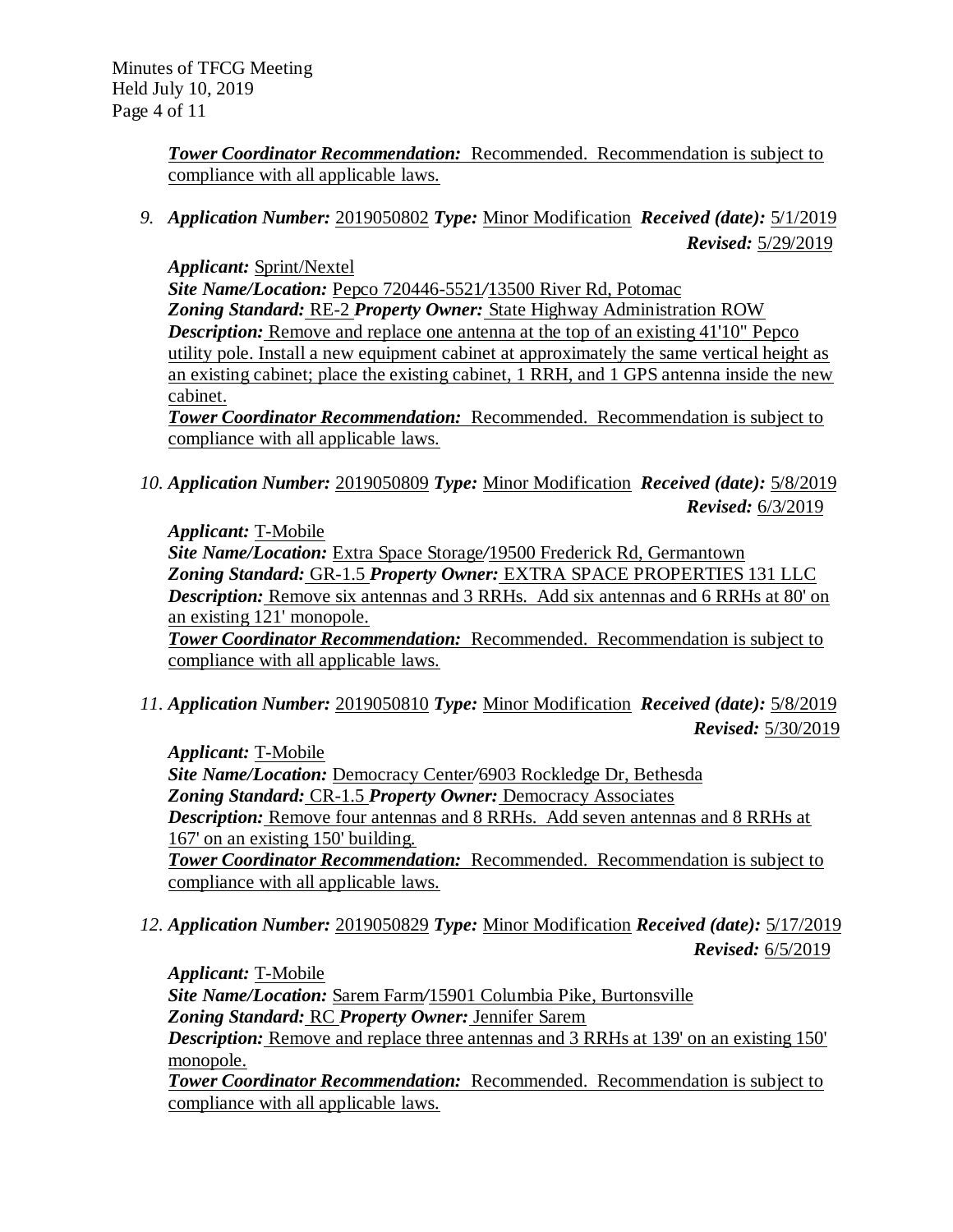*13. Application Number:* 2019050831 *Type:* Minor Modification *Received (date):* 5/21/2019 *Revised:* 6/4/2019

*Applicant:* T-Mobile *Site Name/Location:* Pepco 644-S*/* Lloyd Rd and Betteker Ln, Rockville *Zoning Standard:* R-200 *Property Owner:* Pepco *Description:* Remove and replace six antennas at 126' on an existing 126' tower. *Tower Coordinator Recommendation:* Recommended. Recommendation is subject to compliance with all applicable laws.

*14. Application Number:* 2019050836 *Type:* Minor Modification *Received (date):* 5/23/2019 *Revised:* 6/4/2019

*Applicant:* T-Mobile *Site Name/Location:* Pepco 655-N*/*8406 Postoak Rd, Potomac *Zoning Standard:* R-90 *Property Owner:* Pepco *Description:* Remove and replace six antennas at 116' on an existing 121' tower. *Tower Coordinator Recommendation:* Recommended. Recommendation is subject to compliance with all applicable laws.

*15. Application Number:* 2019050837 *Type:* Minor Modification *Received (date):* 5/23/2019 *Revised:* 6/4/2019

*Applicant:* T-Mobile *Site Name/Location:* Pepco 195-S*/*4751 Sandy Spring Rd, Burtonsville *Zoning Standard:* R-200 *Property Owner:* Pepco *Description:* Remove and replace six antennas at 143' on an existing 150' tower. *Tower Coordinator Recommendation:* Recommended. Recommendation is subject to compliance with all applicable laws.

- *16. Application Number:* 2019050838 *Type:* Minor Modification *Received (date):* 5/30/2019 *Applicant:* Verizon Wireless *Site Name/Location:* Tri-State Stone Quarry*/*8200 Seven Locks Rd, Bethesda *Zoning Standard:* R-200 *Property Owner:* Ben Porto & Son LTD *Description:* Remove nine antennas and 3 RRHs. Add six antennas and 6 RRHs at 125' on an existing 154' monopole. **Tower Coordinator Recommendation:** Recommended with condition that applicant must apply to the Board of Appeals for a modification of the existing Special Exception (S-2174) if necessary. Recommendation is subject to compliance with all applicable laws.
- *17. Application Number:* 2019050826 *Type:* Minor Modification *Received (date):* 5/16/2019 *Revised:* 6/13/2019

*Applicant:* T-Mobile

*Site Name/Location:* Airpark Industrial Center*/*7707 Airpark Rd, Gaithersburg *Zoning Standard:* IL-1.0 H-50 *Property Owner:* Crown Atlantic Co LLC *Description:* Remove and replace three antennas and 3 RRHs at 80' on an exisiting 120' monopole.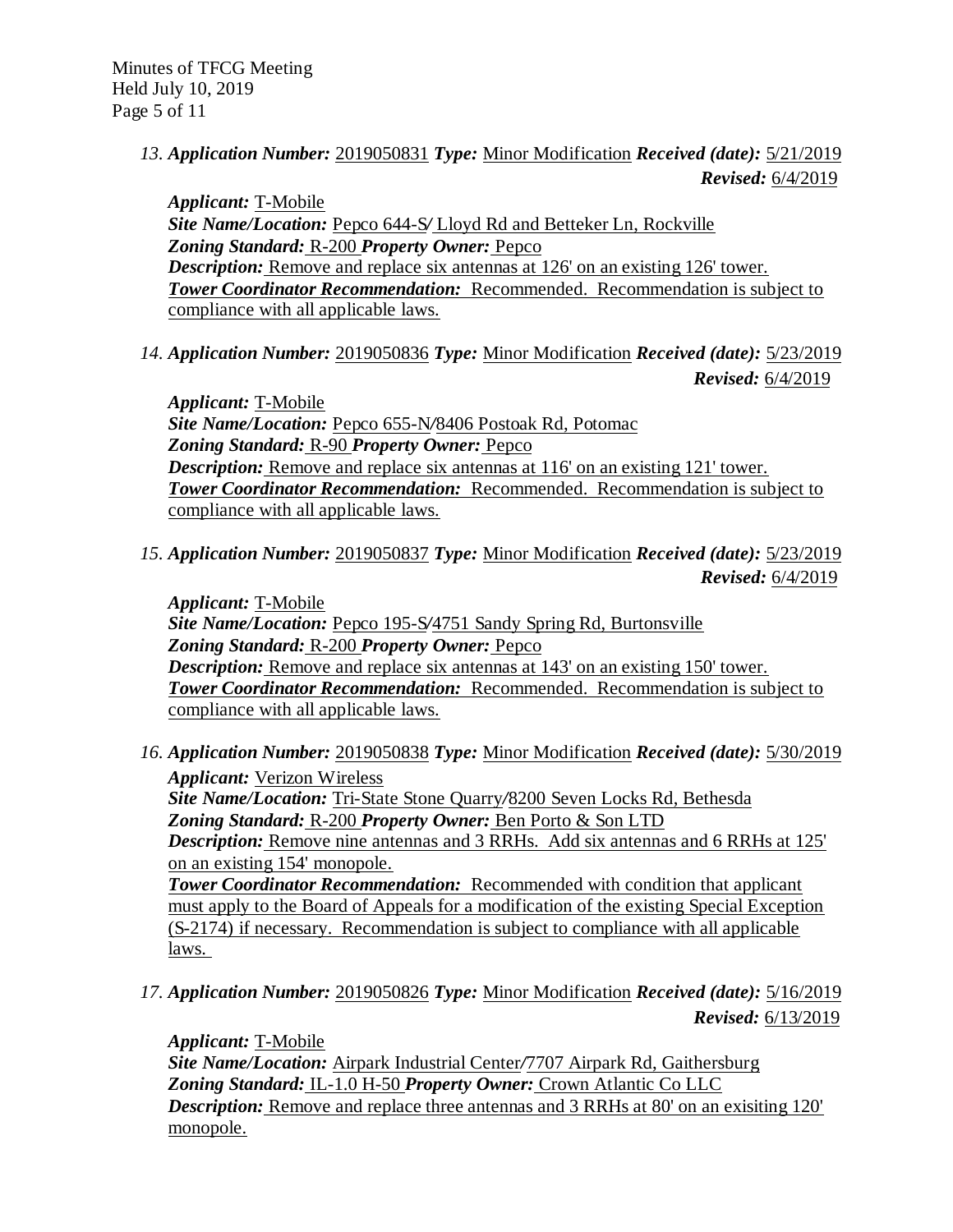*Tower Coordinator Recommendation:* Recommended. Recommendation is subject to compliance with all applicable laws.

# *18. Application Number:* 2019060846 *Type:* Minor Modification *Received (date):* 6/5/2019 *Revised:* 6/19/2019

*Applicant:* T-Mobile *Site Name/Location:* Shumaker Property*/*16700 Barnesville Rd, Barnesville *Zoning Standard:* AR *Property Owner:* Shumaker Family Properties LLC *Description:* Add three antennas and 3 RRHs at 135' on an existing 480' tower. *Tower Coordinator Recommendation:* Recommended with condition that applicant must apply to the Board of Appeals for a modification of the existing Special Exception (S-656) if necessary. Recommendation is subject to compliance with all applicable laws.

*19. Application Number:* 2019060868 *Type:* Minor Modification *Received (date):* 6/12/2019 *Revised:* 6/25/2019

*Applicant:* T-Mobile *Site Name/Location:* Layhill Rd*/*14301 Layhill Rd, Silver Spring *Zoning Standard:* EOF-1.0 *Property Owner:* Layhill Associates LLC *Description:* Remove and replace four antennas and 4 RRHs at 44' on an existing 25' building. *Tower Coordinator Recommendation:* Recommended with condition that applicant must apply to the Board of Appeals for a modification of the existing Special Exception (S-2492) if necessary. Recommendation is subject to compliance with all applicable laws.

*20. Application Number:* 2019060869 *Type:* Minor Modification *Received (date):* 6/12/2019 *Revised:* 6/25/2019

*Applicant:* T-Mobile

*Site Name/Location:* Magruder High School*/*5939 Muncaster Mill Rd, Rockville *Zoning Standard:* RE-1 *Property Owner:* Board of Education

*Description:* Add three antennas and remove and replace 3 RRHs at 130' on an existing 129' monopole.

*Tower Coordinator Recommendation:* Recommended on condition the applicant provides written approval from the Superintendent of Montgomery County Public Schools of the attachment at the time of permitting. Recommendation is subject to compliance with all applicable laws.

*21. Application Number:* 2019060870 *Type:* Minor Modification *Received (date):* 6/12/2019 *Revised:* 6/25/2019

*Applicant:* T-Mobile *Site Name/Location:* Woodside Manor*/*2114 Dexter Ave, Silver Spring *Zoning Standard:* R-10 *Property Owner:* Woodside Manor LP *Description:* Remove and replace three antennas and 3 RRHs at 73' on an existing 75' building. *Tower Coordinator Recommendation:* Recommended. Recommendation is subject to compliance with all applicable laws.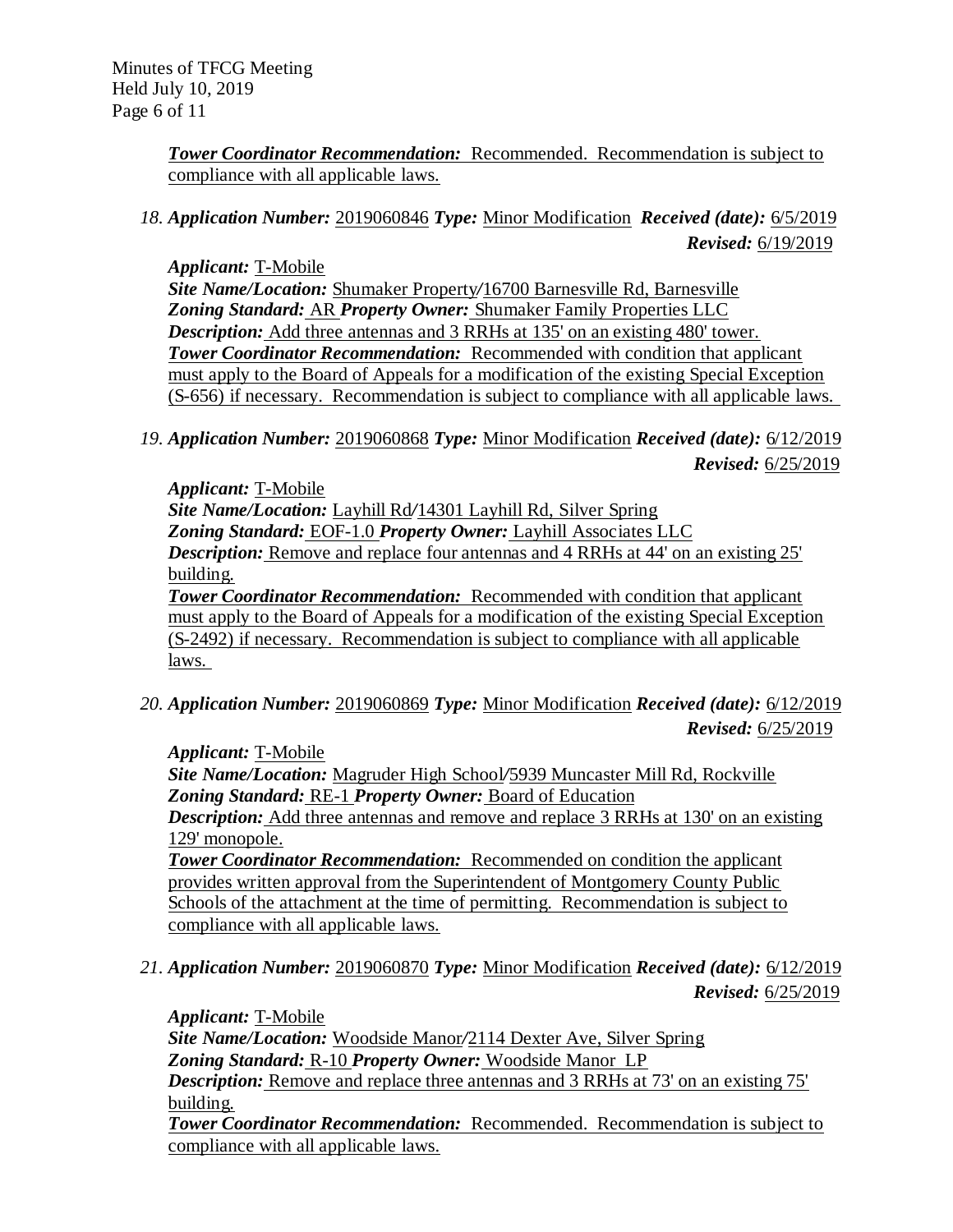# *22. Application Number:* 2019060843 *Type:* Minor Modification *Received (date):* 6/5/2019 *Revised:* 6/7/2019 *Revised:* 6/27/2019

*Applicant:* AT&T Wireless *Site Name/Location:* Benmar Property*/*23000 Whites Ferry Rd, Dickerson *Zoning Standard:* AR *Property Owner:* Tower Road LLC *Description:* Remove six antennas and 6 RRHs. Add six antennas and 9 RRHs at 227' on an existing 230' tower. *Tower Coordinator Recommendation:* Recommended. Recommendation is subject to compliance with all applicable laws.

*23. Application Number:* 2019060849 *Type:* Minor Modification *Received (date):* 6/7/2019 *Revised:* 6/26/2019

*Applicant:* Sprint/Nextel *Site Name/Location:* Pepco 707455-6964*/*13915 Berryville Rd, Potomac *Zoning Standard:* R-200/RC *Property Owner:* Montgomery County ROW *Description:* Remove and replace one antenna at the top of an existing 39'5" Pepco utility pole. Install a new equipment cabinet at approximately the same vertical height as an existing cabinet; place the existing cabinet, 1 RRH, and 1 GPS antenna inside the new cabinet.

*Tower Coordinator Recommendation:* Recommended. Recommendation is subject to compliance with all applicable laws.

*24. Application Number:* 2019060850 *Type:* Minor Modification *Received (date):* 6/7/2019 *Revised:* 6/26/2019

*Applicant:* T-Mobile *Site Name/Location:* Halle Building*/*2900 Linden Ln, Silver Spring *Zoning Standard:* EOF-1.5 *Property Owner:* Halle, Warren E & MD *Description:* Add three antennas and 3 RRHs at 43' on an existing 37' building. *Tower Coordinator Recommendation:* Recommended. Recommendation is subject to compliance with all applicable laws.

*25. Application Number:* 2019060851 *Type:* Minor Modification *Received (date):* 6/7/2019 *Revised:* 6/26/2019

*Applicant:* T-Mobile *Site Name/Location:* Designer Gallery*/*4218 Howard Ave, Kensington *Zoning Standard:* IM-2.5 *Property Owner:* Gary Rosenthal *Description:* Remove and replace three antennas and add 3 RRHs at 42'9" on an existing 30' building.

*Tower Coordinator Recommendation:* Recommended. Recommendation is subject to compliance with all applicable laws.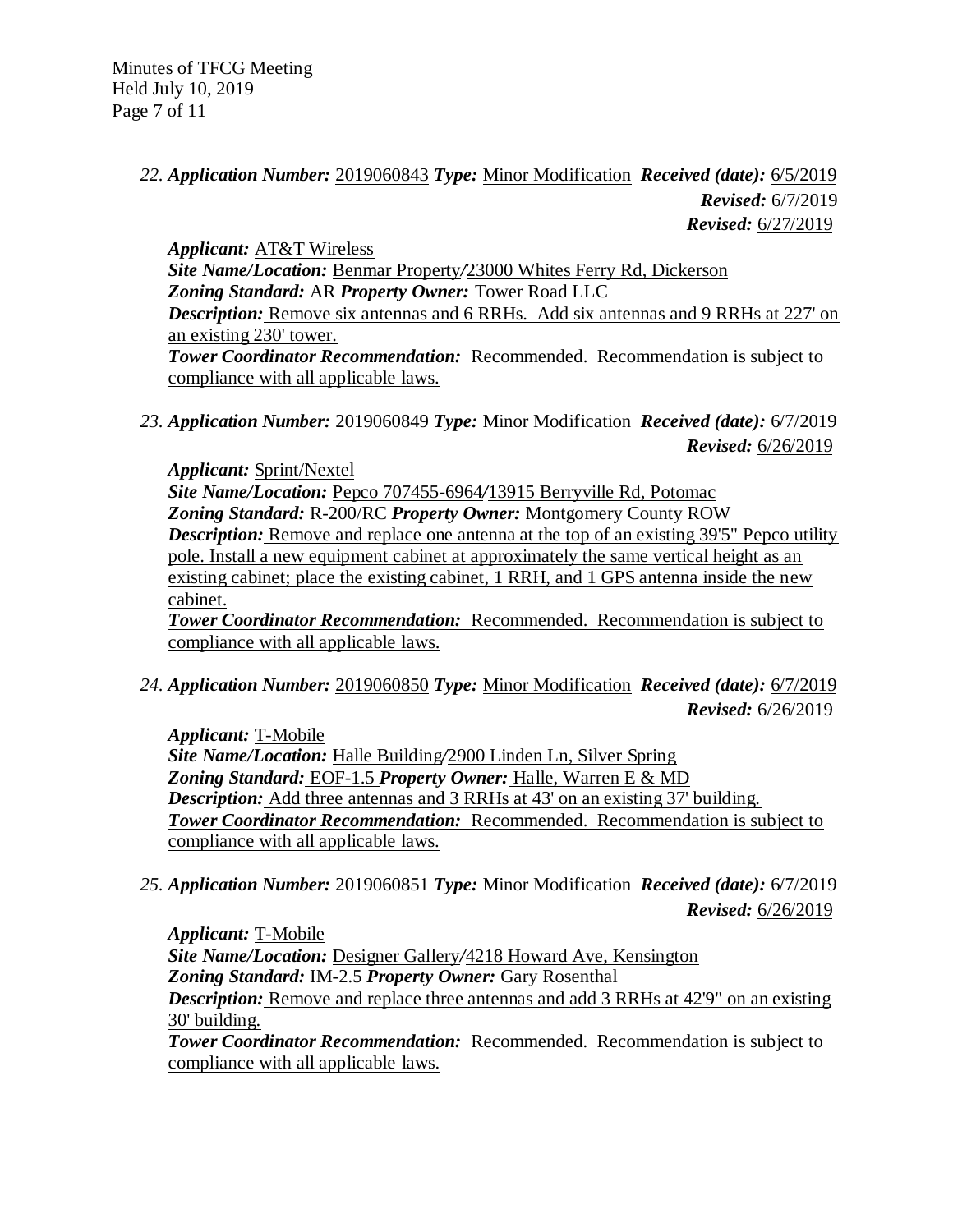Minutes of TFCG Meeting Held July 10, 2019 Page 8 of 11

## *26. Application Number:* 2019060853 *Type:* Minor Modification *Received (date):* 6/7/2019 *Revised:* 6/26/2019

*Applicant:* Sprint/Nextel

*Site Name/Location:* Pepco 741417-2212*/* Macarthur Blvd & Clara Barton Pwky, Potomac

*Zoning Standard:* RE-2 *Property Owner:* Montgomery County ROW

*Description:* Remove and replace one antenna at the top of an existing 37'11" Pepco utility pole. Install a new equipment cabinet at approximately the same vertical height as an existing cabinet; place the existing cabinet, 1 RRH, and 1 GPS antenna inside the new cabinet.

*Tower Coordinator Recommendation:* Recommended. Recommendation is subject to compliance with all applicable laws.

*27. Application Number:* 2019060855 *Type:* Minor Modification *Received (date):* 6/7/2019 *Revised:* 6/26/2019

*Applicant:* Sprint/Nextel *Site Name/Location:* Pepco 735419-520710*/*10684 Macarthur Blvd, Potomac *Zoning Standard:* RE-2 *Property Owner:* Montgomery County ROW *Description:* Remove and replace one antenna at the top of an existing 31'11" Pepco utility pole. Install a new equipment cabinet at approximately the same vertical height as an existing cabinet; place the existing cabinet, 1 RRH, and 1 GPS antenna inside the new cabinet.

*Tower Coordinator Recommendation:* Recommended. Recommendation is subject to compliance with all applicable laws.

*28. Application Number:* 2019060862 *Type:* Minor Modification *Received (date):*6/10/2019 *Revised:* 6/26/2019

*Applicant:* T-Mobile *Site Name/Location:* Potomac Water Filt. Plant*/*12200 River Rd, Rockville *Zoning Standard:* RE-2 *Property Owner:* WSSC *Description:* Add three antennas and 3 RRHs at 71' on an existing 81' building. *Tower Coordinator Recommendation:* Recommended on condition the applicant provides written approval from WSSC at the time of permitting. Recommendation is subject to compliance with all applicable laws.

*29. Application Number:* 2019060863 *Type:* Minor Modification *Received (date):* 6/10/2019 *Revised:* 6/26/2019

*Applicant:* Sprint/Nextel *Site Name/Location:* Pepco 708451-0639*/*15330 River Rd, Germantown *Zoning Standard:* RC *Property Owner:* Pepco

*Description:* Remove and replace one antenna at the top of an existing 46'5" Pepco utility pole. Install a new equipment cabinet at approximately the same vertical height as an existing cabinet; place the existing cabinet, 1 RRH, and 1 GPS antenna inside the new cabinet.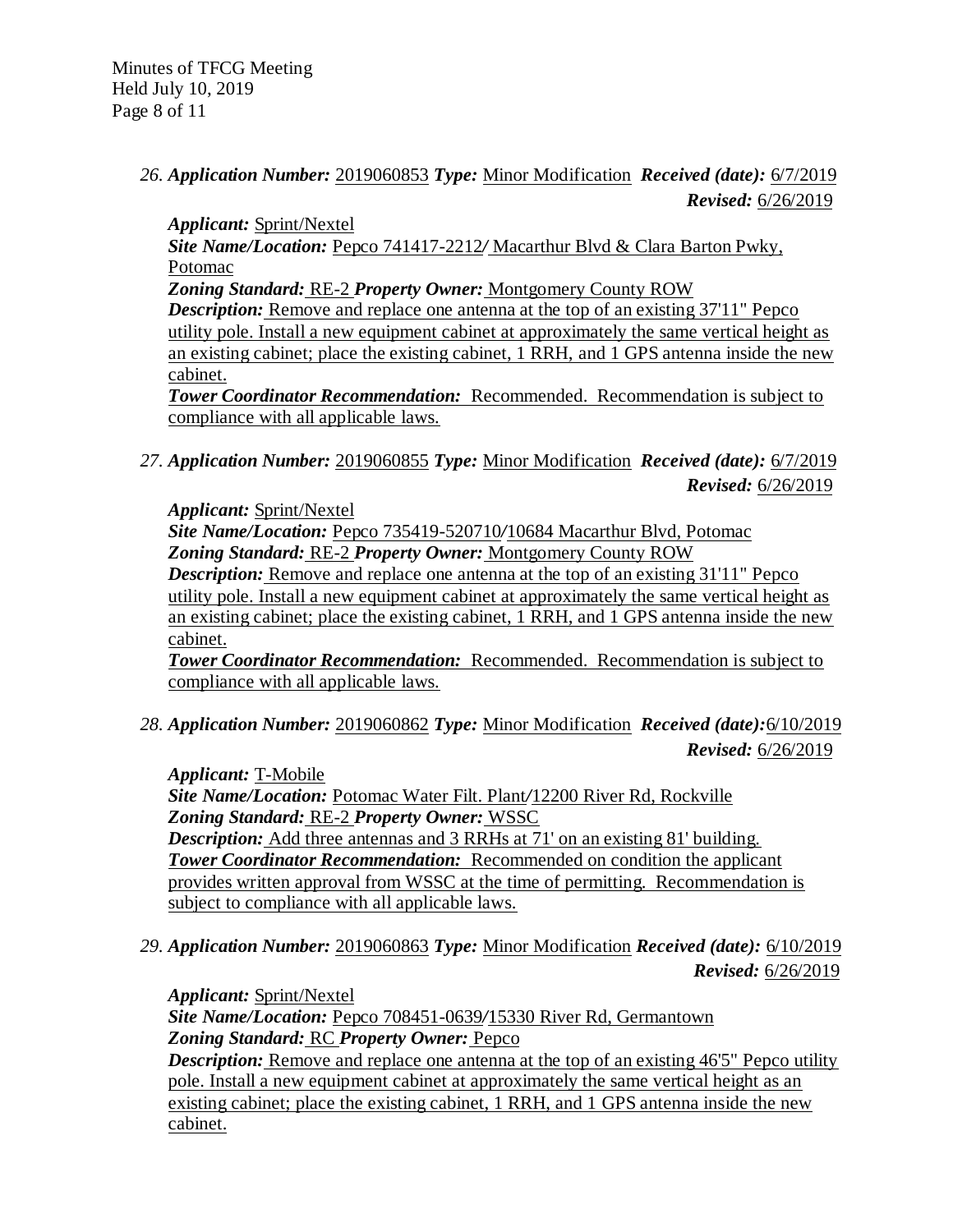*Tower Coordinator Recommendation:* Recommended. Recommendation is subject to compliance with all applicable laws.

*30. Application Number:* 2019060866 *Type:* Minor Modification *Received (date):* 6/11/2019 *Revised:* 6/26/2019

*Applicant:* T-Mobile *Site Name/Location:* Montgomery Towers*/*415 Silver Spring Ave, Silver Spring *Zoning Standard:* R-10 *Property Owner:* Montgomery Towers LLC *Description:* Remove and replace three antennas and 3 RRHs at 83' on an existing 57' building. *Tower Coordinator Recommendation:* Recommended. Recommendation is subject to compliance with all applicable laws.

*31. Application Number:* 2019060867 *Type:* Minor Modification *Received (date):* 6/11/2019 *Revised:* 6/26/2019

*Applicant:* T-Mobile *Site Name/Location:* Claridge House Apts*/*2445 Lyttonsville Rd, Silver Spring *Zoning Standard:* CR-1.25 *Property Owner:* C & C Apartments Assoc LP *Description:* Remove and replace three antennas and 3 RRHs at 160' on an existing 125' building. *Tower Coordinator Recommendation:* Recommended. Recommendation is subject to

compliance with all applicable laws.

*32. Application Number:* 2019060874 *Type:* Minor Modification *Received (date):* 6/13/2019 *Revised:* 6/26/2019

*Applicant:* T-Mobile

*Site Name/Location:* Wayne Manchester Towers*/*75 Wayne Ave E, Silver Spring *Zoning Standard:* R-10 *Property Owner:* Wayne Manchester Limited Partnership *Description:* Remove and replace four antennas and 4 RRHs at 82'/86' on an existing 79' building.

*Tower Coordinator Recommendation:* Recommended. Recommendation is subject to compliance with all applicable laws.

*33. Application Number:* 2019060875 *Type:* Minor Modification *Received (date):* 6/13/2019 *Revised:* 6/26/2019

*Applicant:* T-Mobile

*Site Name/Location:* The Overlook*/*3200 N. Leisure World Blvd, Silver Spring *Zoning Standard:* PRC *Property Owner:* Vantage Point East

*Description:* Remove and replace four antennas and 4 RRHs at 133' on an existing 103' building.

*Tower Coordinator Recommendation:* Recommended. Recommendation is subject to compliance with all applicable laws.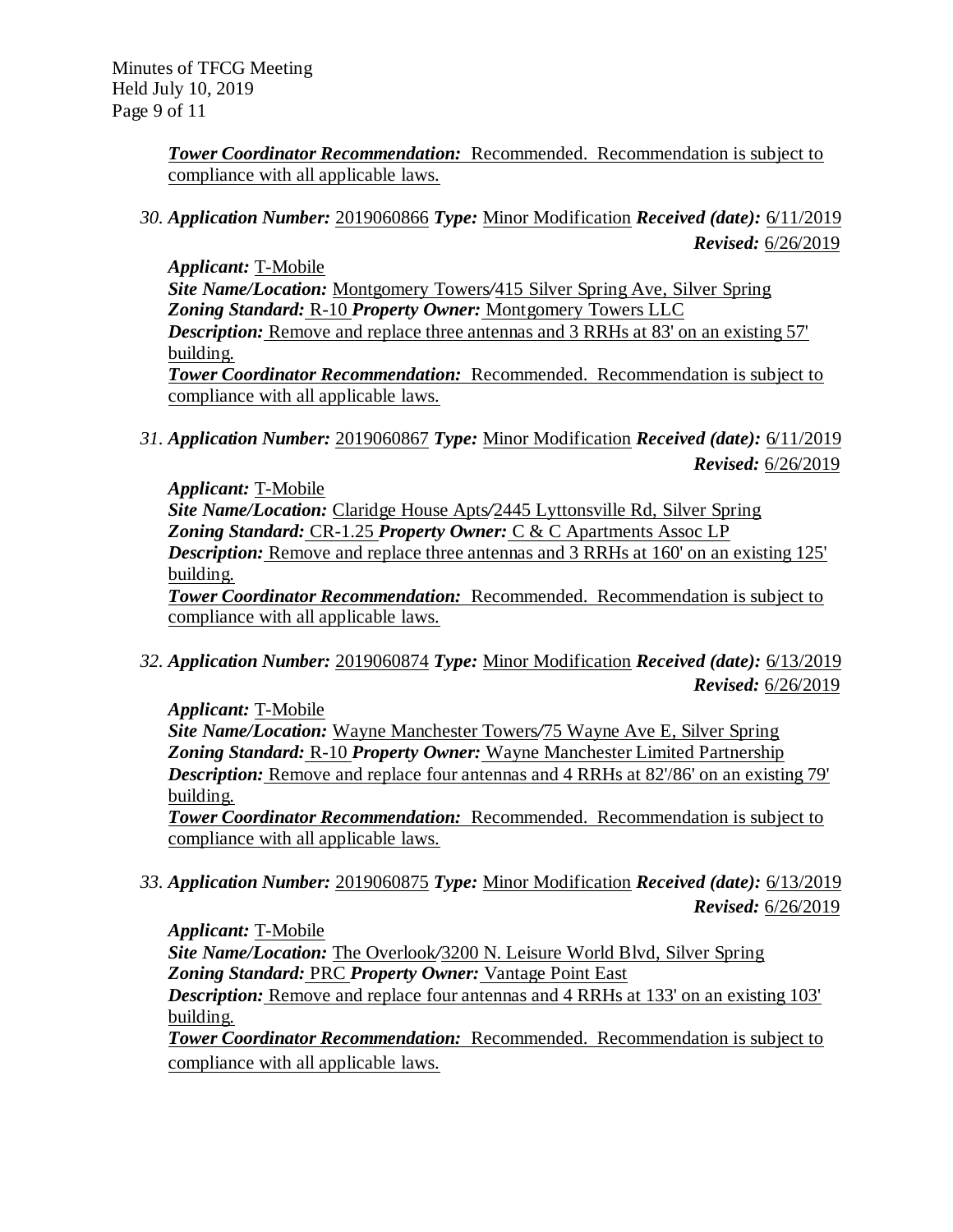# *34. Application Number:* 2019060859 *Type:* Minor Modification *Received (date):* 6/10/2019 *Revised:* 6/28/2019

*Applicant:* Sprint/Nextel *Site Name/Location:* Pepco 738470-9809*/*455 Muddy Branch Rd, Gaithersburg *Zoning Standard:* R-200 *Property Owner:* Montgomery County ROW *Description:* Remove and replace one antenna at the top of an existing 59' Pepco utility pole. Install a new equipment cabinet at approximately the same vertical height as an existing cabinet; place the existing cabinet, 1 RRH, and 1 GPS antenna inside the new cabinet.

*Tower Coordinator Recommendation:* Recommended. Recommendation is subject to compliance with all applicable laws.

*35. Application Number:* 2019060858 *Type:* Minor Modification *Received (date):* 6/10/2019 *Revised:* 7/2/2019

*Applicant:* Sprint/Nextel *Site Name/Location:* Pepco740471-8088*/*300 Blk Muddy Branch Rd, Gaithersburg *Zoning Standard:* R-200 *Property Owner:* Montgomery County ROW *Description:* Remove and replace one antenna at the top of an existing 57'7" Pepco utility pole. Install a new equipment cabinet at approximately the same vertical height as an existing cabinet; place the existing cabinet, 1 RRH, and 1 GPS antenna inside the new cabinet.

*Tower Coordinator Recommendation:* Recommended. Recommendation is subject to compliance with all applicable laws.

Marjorie Williams announced that there would be changes made to items on the consent agenda. After double checking the right of way with the Department of Permitting Services it was concluded that seven items on the consent agenda had a different property owner than what was originally on the July agenda. The items that will have the property owner corrected are items 4, 6, 7, 9, 26, 27, and 29. Each of these items would be conditioned on the applicant receiving approval to perform work from either the Maryland State Highway Administration or Washington Aqueduct as applicable at the time of permitting.

**Motion**: Martin Rookard moved that items #1 through #35 on the Consent Agenda be recommended. Patricia Wolford seconded the motion and it was unanimously recommended.

# **Regular Agenda**

broadcast tower.

*36. Application Number:* 2019050806 *Type:* Colocation *Received (date):* 5/6/2019 *Revised:* 5/21/2019 *Revised:* 6/28/2019 *Applicant:* Crown Castle on behalf of Fox Broadcasting Company *Site Name/Location:* Pinnacle Towers*/*5202 (5208) River Rd, Bethesda *Zoning Standard:* IM-2.5 *Property Owner:* Pinnacle Towers Inc *Description:* Attach six antennas, two remote-controlled microwave dish antennas, and one camera at various heights ranging from 160' to 774' on an existing 745' media